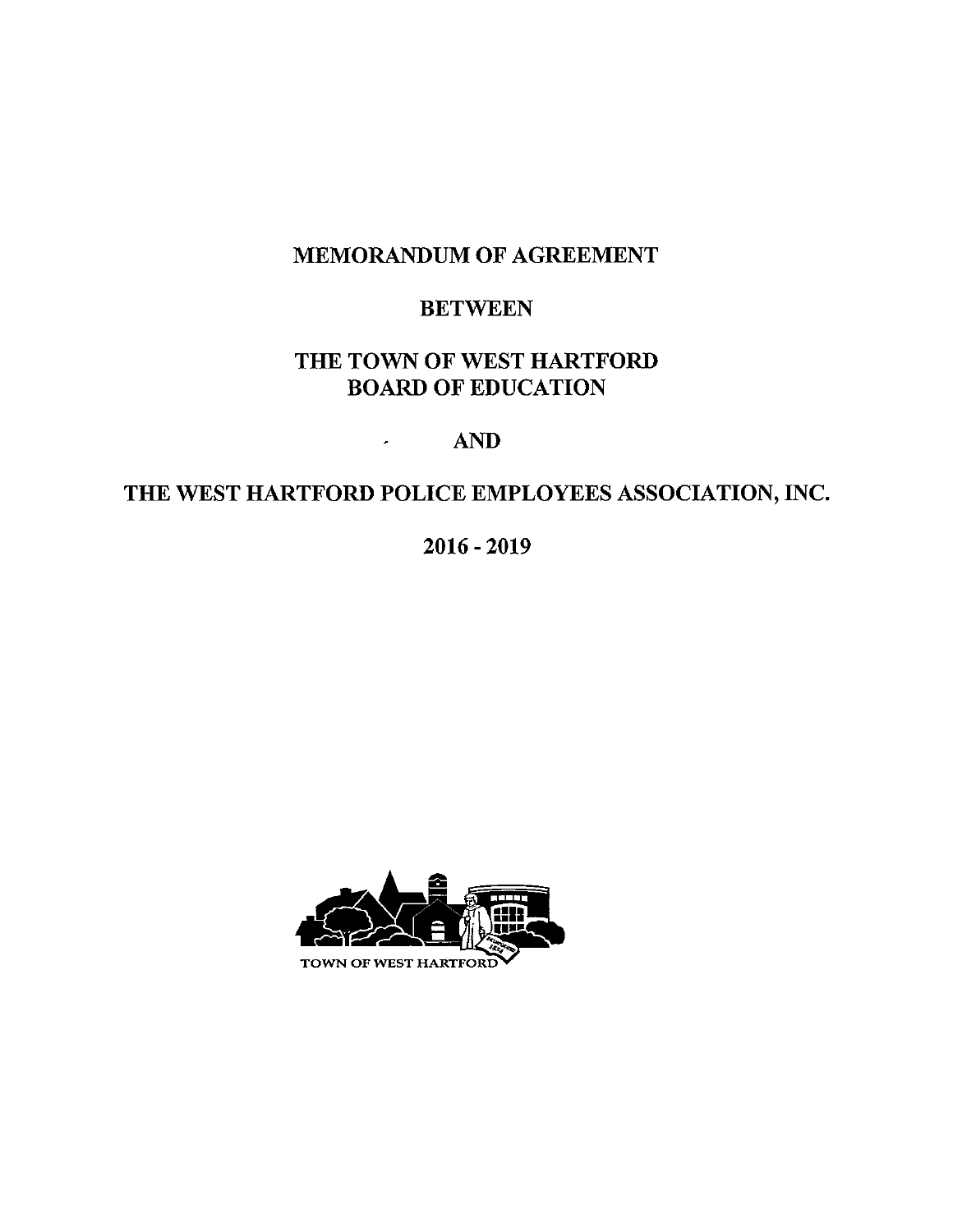### TABLE OF CONTENTS

| <b>ARTICLE</b> | <b>PAGE</b> |
|----------------|-------------|
| I              |             |
| $\mathbf{u}$   |             |
| $\mathbf{H}$   |             |
| $\mathbf{I}$   |             |
| V              |             |
| VI             |             |
| VII            |             |
| <b>VIII</b>    |             |
| $\mathbf{I}$   |             |
| $\mathbf{x}$   |             |
| XI             |             |
| <b>XII</b>     |             |
| XIII           |             |
| <b>XIV</b>     |             |
| XV             |             |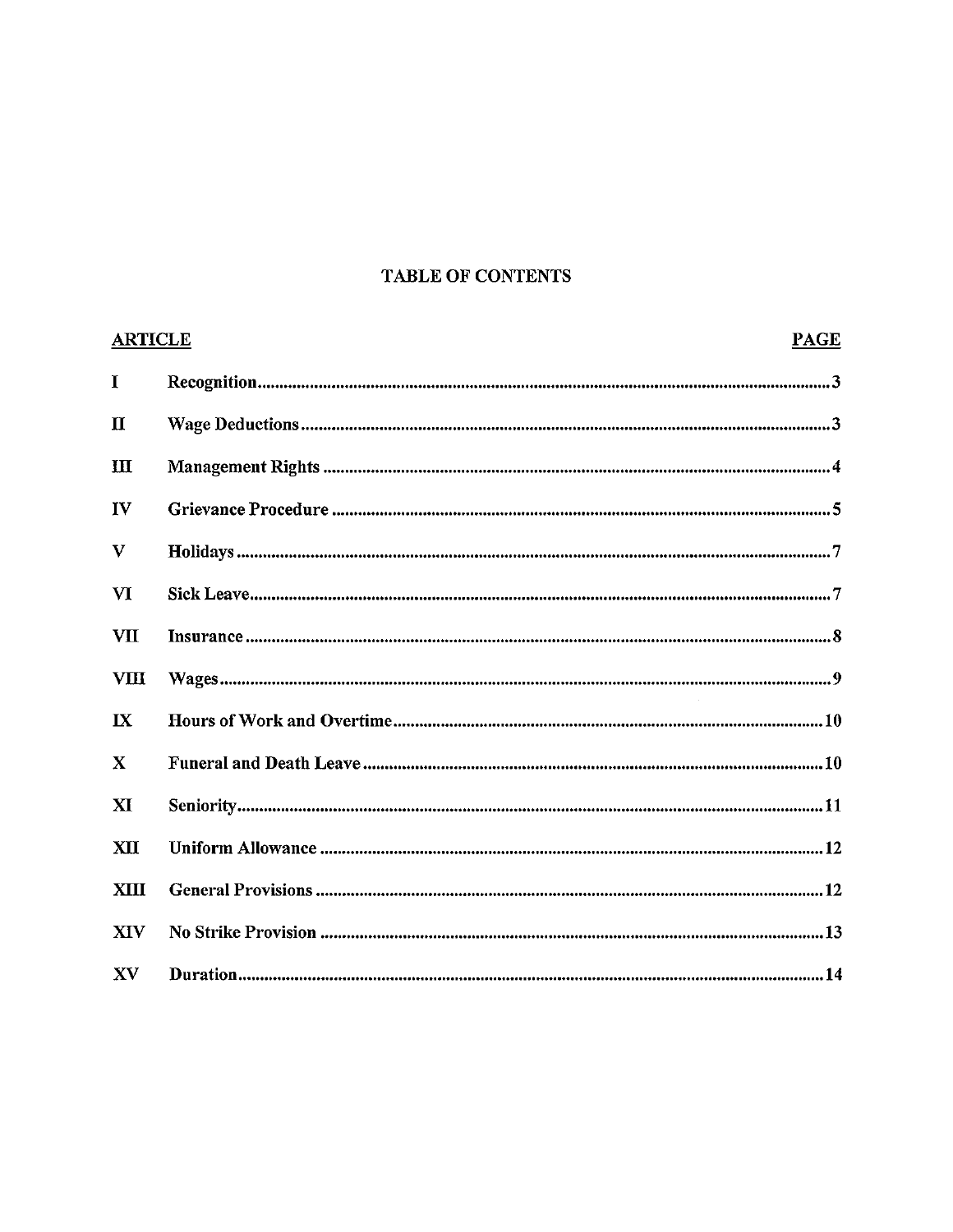### ARTICLE I

#### RECOGNITION

It is agreed that the West Hartford Police Employees Association (School Crossing Guards), and the Town will meet and confer on matters of mutual concern affecting the members of the Association. This agreement is a free and voluntary act by both parties and does not in any way constitute a contractual agreement or recognition of the Association under Municipal Employees Relations Act nor does it abrogate or abridge any of the rights granted to any of the parties under the statutes. It is a good-faith understanding and agreement between the parties.

### ARTICLE II

#### WAGE DEDUCTIONS

(a) The Town agrees that upon the written authorization of any employee covered by this agreement it will make a monthly deduction from the wages of such employee of an amount authorized by him or her. Such deduction shall be discontinued in the event of termination of the employee's services or upon his written request. All such requests shall be on forms provided by the Town, and shall be submitted at least thirty (30) calendar days before they are to become effective. No refund will be made to any employee in the event of his failure to comply with this provision. All deductions under this section will be made from wages payable on the first regular payroll of each month.

(b) The total amount deducted each month in accordance with the provisions of this contract will be remitted by the Town, together with <sup>a</sup> list of the employees from whose wages such deductions have been made, to such individual and at such address as shall be specified by the Secretary of the Association. Such remittance shall be made by the last day of the month in which deductions are made.

(c) The wage deductions for School Crossing Guards will cease during the months of July and August.

(d) Once an employee submits authorization for dues deduction, this shall remain in force until July 1, 1997 as a condition of continued employment with the Town.

(e) The obligation of the Town for funds actually deducted under this section terminates upon the delivery of the deductions so made to the person authorized to receive such amounts from the Town. Neither any employee nor the Association shall have any claim against the Town for errors in the processing of deductions unless <sup>a</sup> claim of error is made in writing to the Finance Director within sixty (60) calendar days after the date such deductions were or should have been made.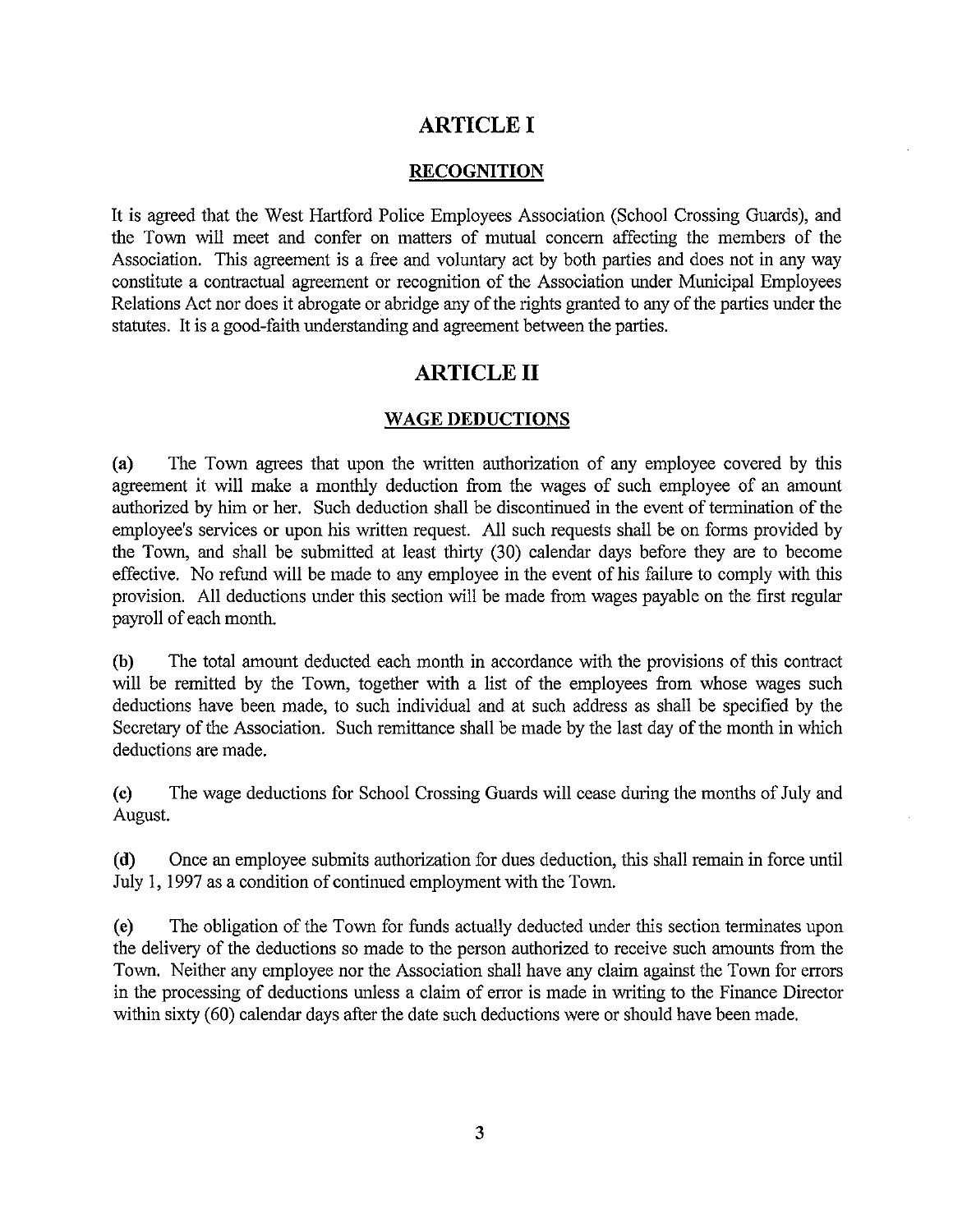# ARTICLE III

### MANAGEMENT RIGHTS

The Town has and will continue to retain, whether exercised or not, all of the rights, powers and authority theretofore had by it and, except where such rights, powers and authority are specifically relinquished, abridged or limited by the provisions of this agreement, it shall have the sole and unquestioned right, responsibility and prerogative of management of the affairs of the Town and direction of the working forces, including, but not limited to the following:

(a) To determine the care, maintenance and operation of equipment and property used for and on behalf of the purposes of the Town.

(b) To establish or continue policies, practices and procedures for the conduct of Town business and, from time to time, change or abolish such policies, practices, or procedures.

(c) To discontinue processes or operations or to discontinue their performance by employees.

(d) To select and to determine the number and types of employees required to perform the Town's operations.

(c) To employ, transfer, promote or demote employees, or to lay off, terminate or otherwise relieve employees from duty for lack of work or other legitimate reasons when it shall be in the best interests of the Town or the department.

(1) To prescribe and enforce reasonable rules and regulations for the maintenance of discipline and for the performance of work in accordance with the requirements of the Town, provided such rules and regulations are made known in a reasonable manner to the employees affected by them.

(g) To insure that incidental duties connected with departmental operations whether enumerated in job descriptions or not, shall be performed by employees.

(h) To establish contracts or sub-contracts for municipal operations, provided that this right shall not be used for the purposes or intention of undermining the Association of or discriminating against its members. All work customarily performed by the employees of the bargaining unit shall be continued to be so performed unless in the sole judgment of the Town it can be done more economically or expeditiously otherwise.

The above rights, responsibilities and prerogatives are inherent in the Town Council and the Town Manager by virtue of Statutory and Charter provisions and are not subject to delegation in whole or in part. Such rights may not be subject to review or determination in any grievance or arbitration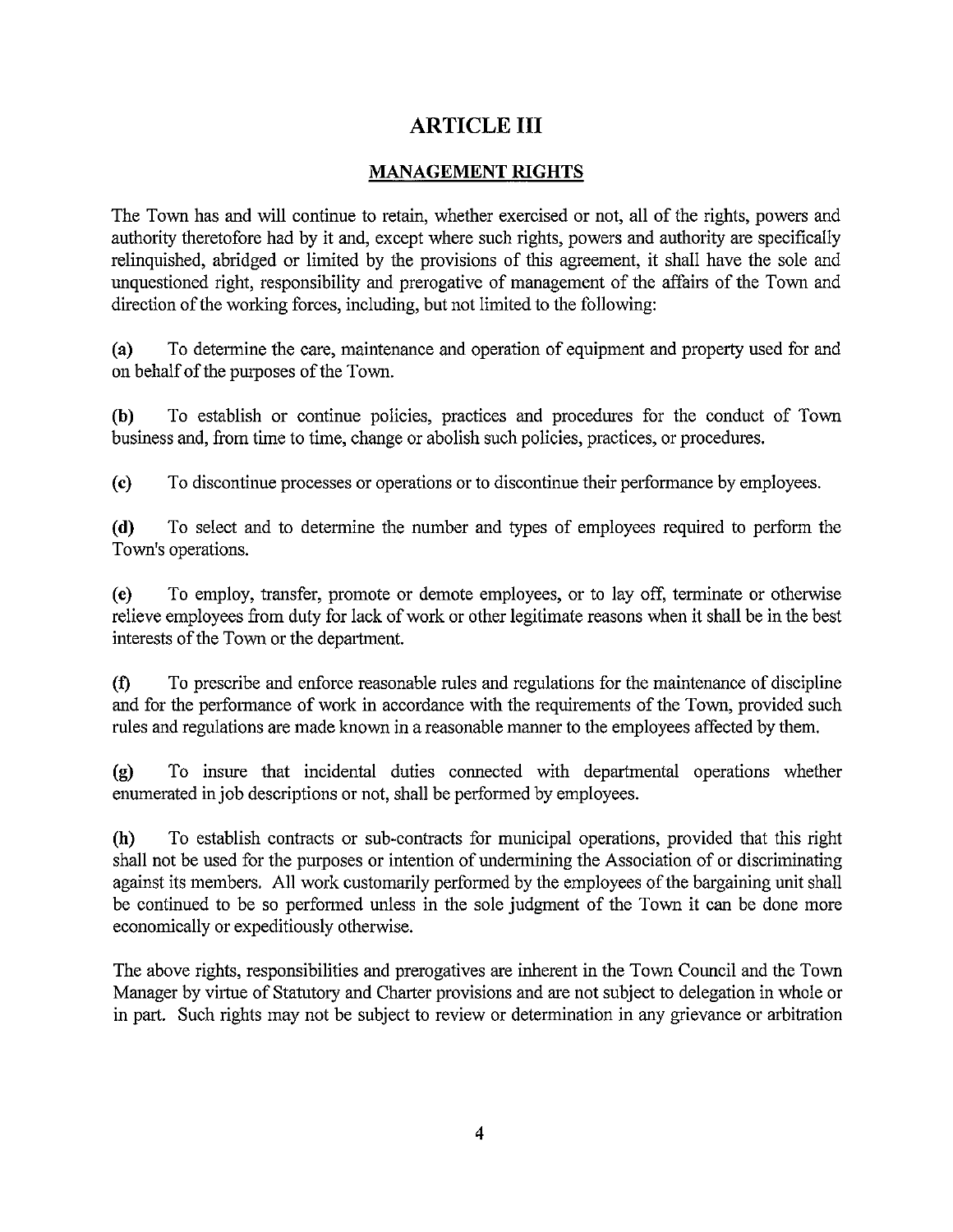proceeding, but the manner of exercise of such rights may be subject to the grievance procedure described in this Agreement.

# ARTICLE IV

### GRIEVANCE PROCEDURE

Should any employee or group of employees feel aggrieved concerning (1) the interpretation or application of <sup>a</sup> specific provision of this agreement; or (2) <sup>a</sup> complaint by an employee that such employee has been discharged, reduced in rank or compensation, suspended without pay, or received a letter or reprimand, without just cause, adjustment of that grievance shall be sought as follows (with the exception of grievances under (2) above, which shall be submitted to the Board under Paragraph (c) below within ten (10) days of the action which is the subject of the grievance):

(a) The aggrieved employee, in the presence of an authorized Association Representative if the employee so desires, shall first notify their immediate supervisor of the nature of the grievance within five (5) days of its occurrence. No supervisor who is a member of the bargaining unit shall have the power to bind the Town to <sup>a</sup> decision in favor of a particular grievance without the express approval of the Town administration. If the grievance is not resolved to his satisfaction within three (3) days after such notification, the Association shall submit such grievance in writing to the Chief of the Police Department, setting forth the nature of the grievance. Within five (5) days after said Chief received such grievance, he or his designated representative shall arrange to and shall meet the representatives of the Association, for the purpose of adjusting or resolving such grievance.

(b) If such grievance is not resolved to the satisfaction of the Association by the Chief or his designated representative within five (5) days after such meeting, the Association may present such grievance in writing within seven (7) days thereafter to the Town Manager. Within seven (7) days after said Town Manager receives such grievance, the Town Manager or his designated representative shall arrange to and shall meet the representatives of the Association for the purpose of adjusting or resolving such grievance.

(c) If such grievance is not resolved to the satisfaction of the Association by the Town Manager or his designated representative within ten (10) days thereafter, it may submit the dispute to the Personnel Board through the Personnel Director. Said Board shall hear and act on such dispute in accordance with its rules of procedure and render <sup>a</sup> decision within thirty (30) days after such grievance is submitted. The Personnel Board's decision shall be final unless a request for arbitration is made by either party within ten (10) calendar days of receipt of the Board's decision. The party requesting arbitration shall file notice of appeal with the State Board of Mediation and Arbitration, which shall act on such request in accordance with its rules and procedures. The decision of the arbitrator shall be final and binding on both parties. Requests for arbitration of grievances under part (2) of the first paragraph of this Article shall be made to the American Arbitration Association, unless the parties mutually agree to submit such grievance to the State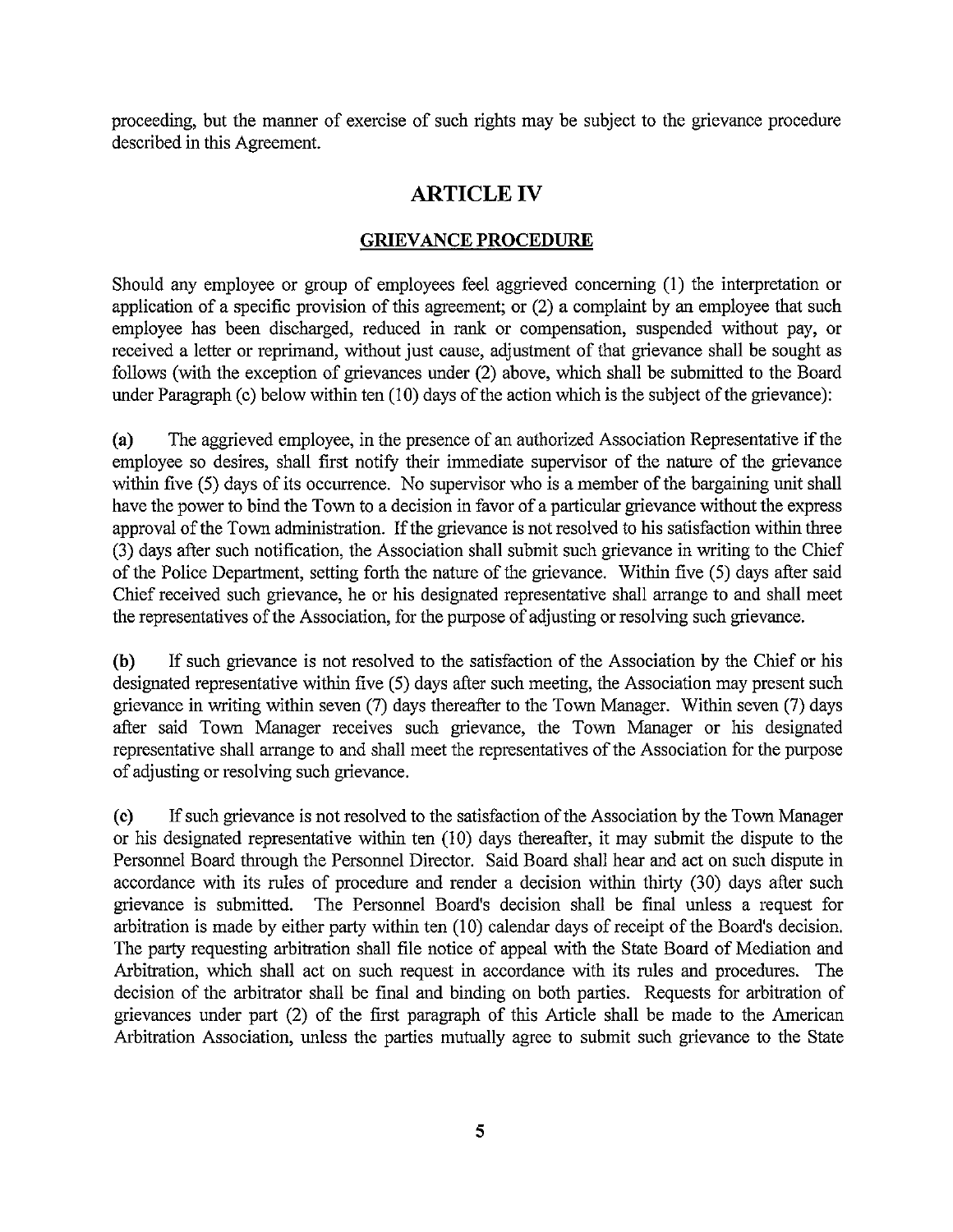Board of Mediation and Arbitration. All arbitration costs shall be borne equally by the Town and the Association.

(d) Nothing contained herein shall prevent any employee from presenting his own grievance and representing himself in these procedures, at his own expense.

(c) The time limits specified herein may be extended by agreement of the parties. If the Association or employee fails to file the grievance at each step in a timely manner, said grievance will be considered as withdrawn.

(0 All answers at any stage of this procedure shall be in writing to the aggrieved employee and to the Association.

(g) Nothing in this Article is intended to prohibit the Town from processing a grievance through the grievance procedure up to and including arbitration.

(h) Whenever <sup>a</sup> grievance is submitted to arbitration under the provisions of this Article, the arbitrator shall be bound by and must comply with all of the terms of this agreement, and he shall have no power to add to, delete from, or modify in any way the provisions of this agreement.

(i) A copy of any disciplinary action including <sup>a</sup> letter of reprimand shall be presented to the Association president within the time limits set forth in this Article to allow for consultations and <sup>a</sup> possible appeal by the aggrieved employee.

# ARTICLE V

### **HOLIDAYS**

#### Section <sup>1</sup>

(a) The following holidays shall be observed as days off with pay, and school crossing guard employees are entitled to receive an extra day's pay for work on the following holidays or a regular day's pay if they are scheduled to work but do not work on such holidays:

| Martin Luther King Day | Columbus Day          |  |
|------------------------|-----------------------|--|
| Lincoln's Birthday     | Veteran's Day         |  |
| Washington's Birthday  | Thanksgiving Day      |  |
| Good Friday            | Christmas Day         |  |
| Memorial Day           | New Year's Day -      |  |
|                        | (effective $1/1/94$ ) |  |

(b) Whenever any of these holidays shall occur while an employee is out on authorized leave with pay, there will be no charge to authorized leave for that holiday.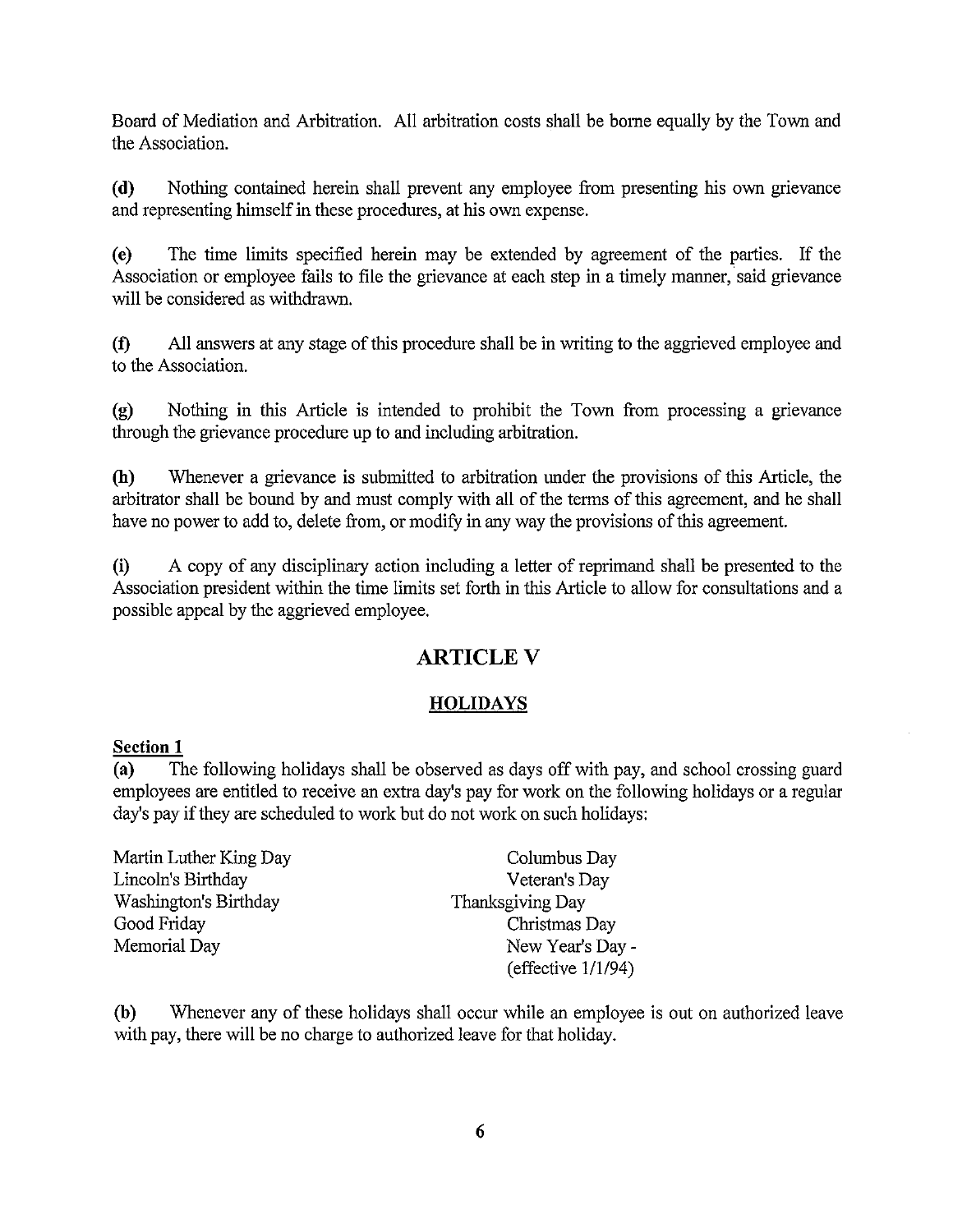(c) Unauthorized absence from work on the scheduled workday before the holiday will forfeit the employee's eligibility for holiday pay.

(d) Nothing in this agreement shall in any way abridge the Town's right to schedule employees to work on recognized holidays.

(e) Whenever school conunences prior to Labor Day, crossing guards will receive <sup>a</sup> regular day's pay for Labor Day if there is no unauthorized absence the scheduled workday before or after Labor Day.

### ARTICLE VI

#### SICK LEAVE

A new employee shall earn one (1) day of sick leave for each full school calendar month of service during the school year up to <sup>a</sup> maximum of nine (9) days. After completion of one (1) school year of service and subject to the provisions below, earned sick leave of nine (9) days will be credited to each school crossing guard on the first day of each school year. A new employee hired on or before the fifteenth (15th) of a school month will be considered employed for the full school calendar month and will be credited with one (1) earned sick leave day.

(a) No accumulation of accrued earned sick leave shall be carried over from one school year to the next sèhool year. My school guard who is absent due to illness will be paid with <sup>a</sup> corresponding amount deducted from their available sick leave bank.

All earned and unused sick leave will be paid at the end of the school year, if the number of absences throughout the year exceed five days, a day will be deducted for each absence from the remaining balance and any remainder paid shall be paid to the employee.

Exemptions to this provision may be made at the discretion of the Chief for long term illnesses or injuries. Any guard who has completed ten (10) years of service will be granted eleven (11) earned sick leave days. Any guard who has completed twenty (20) years of service or more will be granted twelve (12) earned sick days. Upon separation from Town service in good standing during the school year, payment for unused leave shall be prorated.

For purposes of this section the minimum increment of time shall be one half day (one shift she equal one half day).

Note: At the end of the year to get the remainder paid you cannot have used more than <sup>5</sup> days, for example: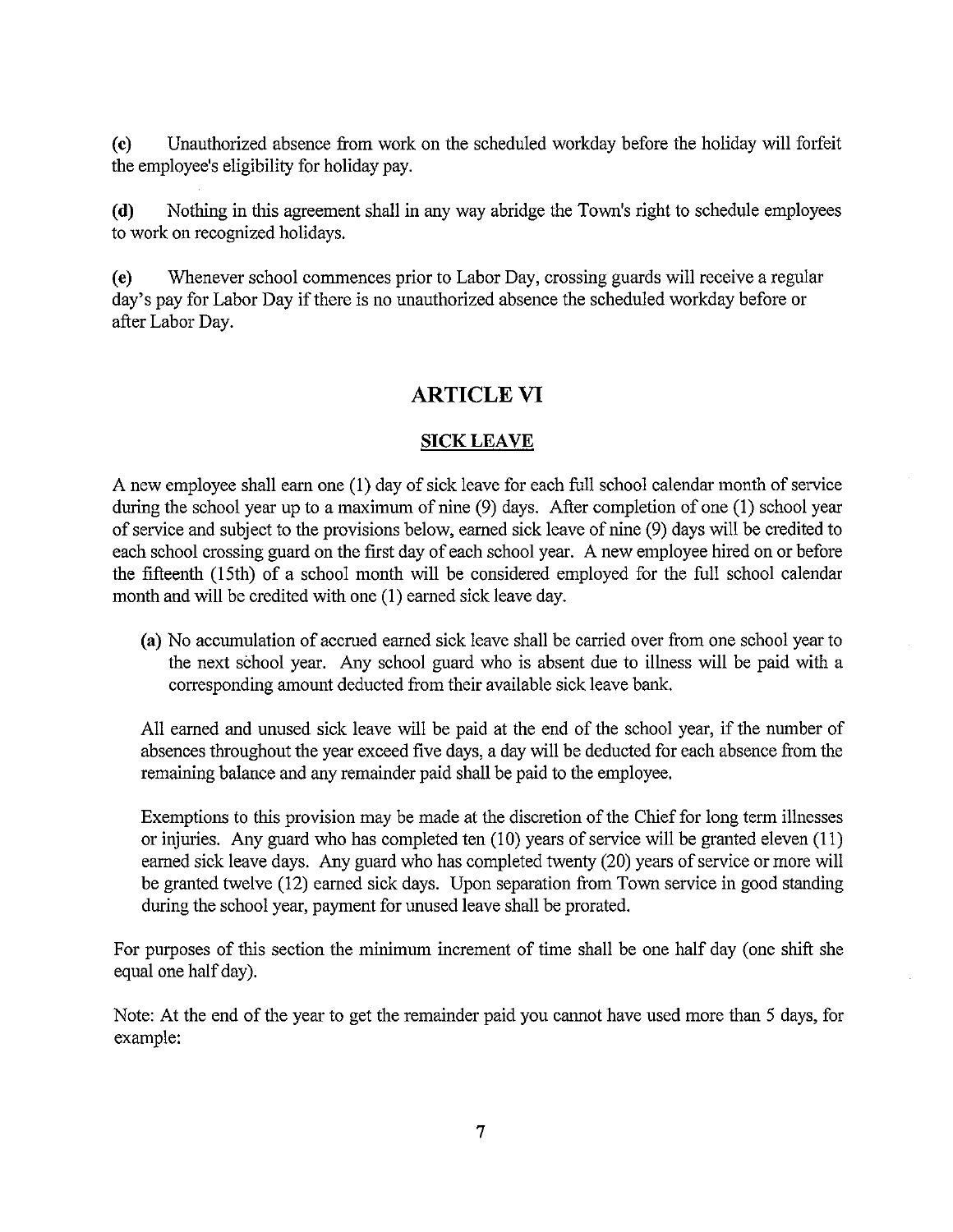Start the year with 9 days use <sup>3</sup> throughout the year and get paid 6. Start the year with 9 days use <sup>5</sup> throughout the year and get paid 4. Start the year with 9 days use 6 throughout the year and get paid 2. Start the year with 9 days use 8 throughout the year and get paid 0.

(Guards with ten years will start at 11 days and 20 years 12 days)

- (b) An employee must report an illness to his immediate supervisor or his designated representative as early as possible but no later than 6:30am of the regular workday.
- (c) An employee may request up to a total of three unpaid leave days per school year, which will be granted at management's discretion.

# ARTICLE VII

#### **INSURANCE**

Section 1 The Town will participate in a group life insurance plan for school crossing guards in the amount of eight thousand dollars (\$8,000) per person and the Town will pay for the entire cost of such insurance. Crossing Guards who have at least twenty (20) years of service or <sup>15</sup> fifteen years of service and <sup>a</sup> minimum age of 65 at separation from active service, shall have their life insurance reduced to four thousand (\$4000) dollars. The cost of such reduced life insurance shall be paid by the Town.

Section 2 The Town shall provide adequate workers' compensation insurance and shall supplement the workers' compensation payments of the insurance company so that the employee (all members of the bargaining unit) will receive full pay during his or her absence, provided that such supplementary payments shall end one (1) year from the date on which the injuries were sustained.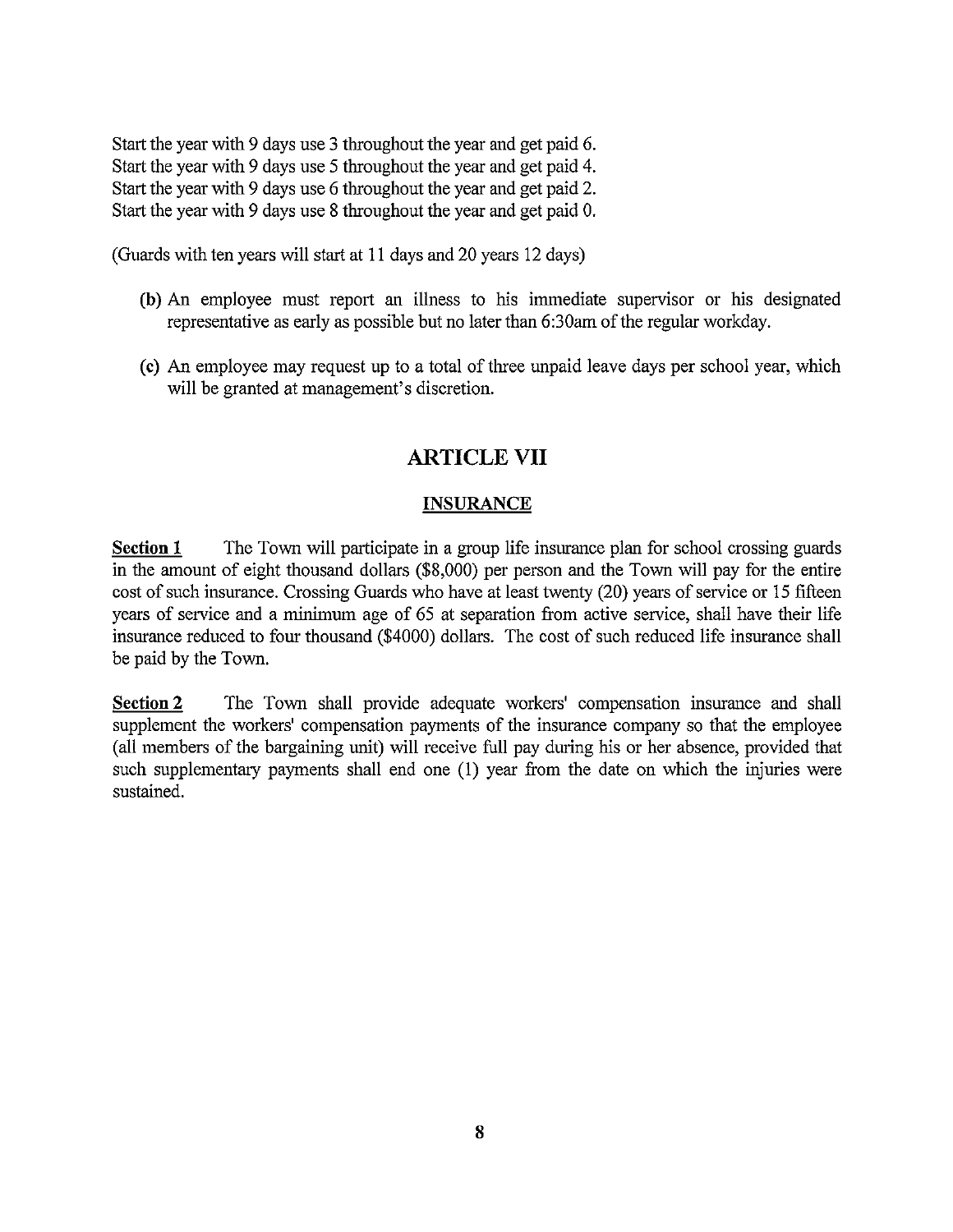# ARTICLE VIII

#### WAGES

| <b>ARTICLE VIII</b>                                                                                                                                                     |       |       |       |       |       |  |  |  |
|-------------------------------------------------------------------------------------------------------------------------------------------------------------------------|-------|-------|-------|-------|-------|--|--|--|
| <b>WAGES</b>                                                                                                                                                            |       |       |       |       |       |  |  |  |
| er shift compensation for school crossing and traffic guards depending on the number o<br>ir assigned post shall be as follows on the effective date of this agreement: |       |       |       |       |       |  |  |  |
| <b>Execute Date</b> $\epsilon$ Increase A $\epsilon$ B and $\epsilon$ <b>D</b>                                                                                          | %     |       |       |       |       |  |  |  |
| 7/1/2015                                                                                                                                                                |       | 19.09 | 20.75 | 22.58 | 24.52 |  |  |  |
| 7/1/2016                                                                                                                                                                | 2.25% | 19.52 | 21.22 | 23.09 | 25.07 |  |  |  |
| 7/1/2017                                                                                                                                                                | 2.25% | 19.96 | 21.70 | 23.61 | 25.63 |  |  |  |
| 7/1/2018                                                                                                                                                                | 2.25% | 20.41 | 22.19 | 24.14 | 26.21 |  |  |  |
|                                                                                                                                                                         |       |       |       |       |       |  |  |  |

The per shift compensation for school crossing and traffic guards depending on the number of shifts at their assigned post shall be as follows on the effective date of this agreement:

In implementing the above compensation schedules, the procedures will be as follows and subject to the provisions below:

- (a) An employee who has less than one (1) year of service shall be paid at the daily rate of Step A.
- (b) An employee who has completed one (1) year of service shall be paid at the daily rate of Step B.
- (c) An employee who has completed two (2) years of service shall be paid at the daily rate of Step C.
- (d) An employee who has completed three (3) years of service shall be paid at the daily rate of StepD.

For the purpose of this Section a year of service shall mean one (1) calendar year of employment with the Town. The Town reserves the right to grant annual pay increases. Such merit pay increases within an established range shall not be predicated solely upon the length of service. Merit increases shall be given only upon certification by a department head that the employee has maintained <sup>a</sup> consistently high level of performance throughout the preceding year. Annual pay increase will normally be made effective in the first full payroll period of the calendar month of the employee's anniversary date of employment.

Any post, which has a normal scheduled duration greater than 150 minutes (for the entire day), shall be designated <sup>a</sup> premium post, Crossing Guards working the entire day, of any post designated as a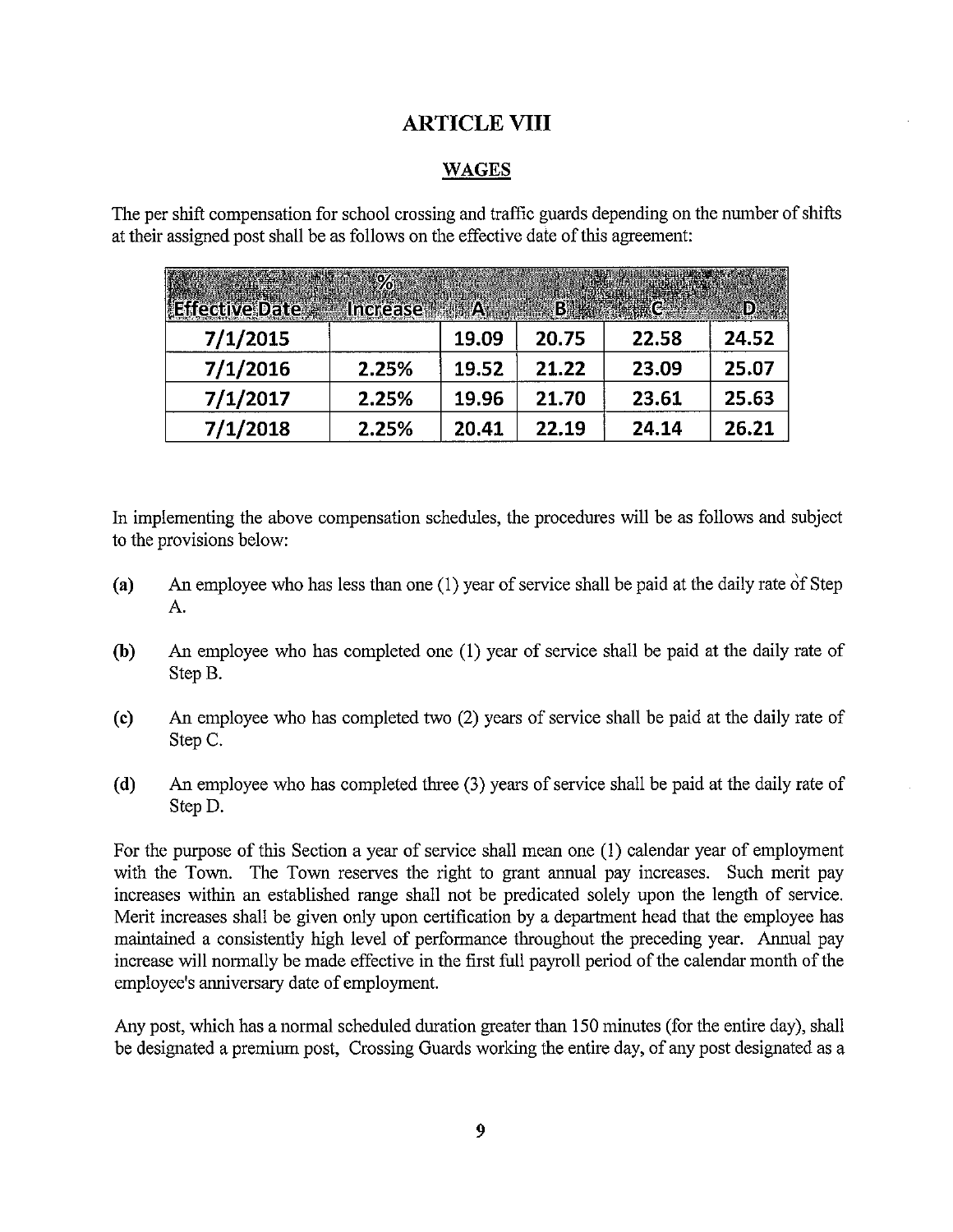premium post, will receive a \$7.00 stipend per day. Crossing Guards working one shift at a premium post will receive <sup>a</sup> \$3.50 stipend.

If an employee's scheduled shifts are canceled by any school within the Town of West Hartford because of the inclement weather conditions (i.e. snow hurricane) or <sup>a</sup> Municipal, State, or Federal Election, the employee will receive no more than his/her regular daily or shift rate of pay for that day, for <sup>a</sup> maximum of three (3) days per fiscal year.

For perfect attendance in any pay period with <sup>a</sup> minimum of six (6) days, each crossing guard shall receive a \$10 bonus. Such bonus shall be forfeited for absences for any reason other than holidays or school closings, except when such absence is due to prisoner attendant duty.

# ARTICLE IX

#### HOURS OF WORK AND OVERTIME

Section 1 School crossing guards shall not work more than four (4) hours per day if they are assigned to three (3) shifts (morning, noon, and afternoon). They may work less than four (4) hours per day if they are assigned two (2) shifts. Their hours will vary, however, depending upon the location of their shifts. Normal hours per shift shall be determined by the Police Chief and a schedule of normal hours per shift shall be posted at the Traffic Division Office during the school calendar year, and if there is any change in such posted schedule of normal hours, the employee shall be notified at least twenty-four (24) hours in advance of the effective date of such change.

# ARTICLE X

#### FUNERAL AND DEATH LEAVE

Section  $1$  In the event of death of the immediate family of an employee, said employee will be granted funeral leave, if required, with pay in the amount of three (3) calendar days. Such leave shall not be charged to said employee's sick leave. Funeral leave will be granted by the employee's Department Head or his designee. Extension of this provision may be granted by the Chief or his designee for unforeseen hardships and travel time.

Section 2 For the purpose of this Article, the phrase, "immediate family" shall be construed to mean any of the following: father, mother, spouse, child, sister, brother of the employee or of the spouse of the employee, or any other relative who is an actual member of the household.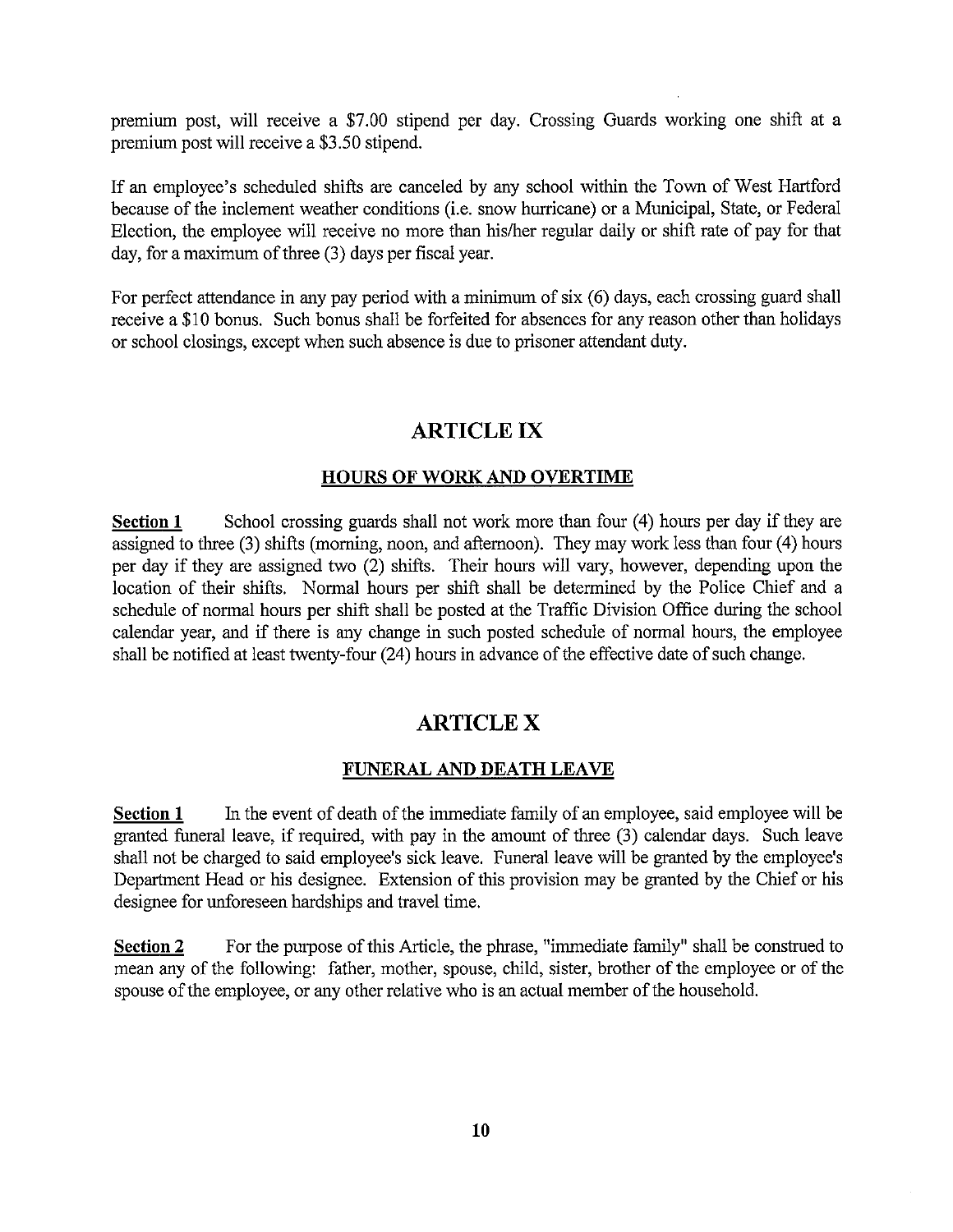Section 3 One day's funeral leave with pay shall be granted to employee to attend the funeral of <sup>a</sup> grandchild, or <sup>a</sup> grandparent of the employee or his spouse. Such leave shall not be charged to an employee's sick leave.

# ARTICLE XI

### **SENIORITY**

Section 1 Seniority for the school crossing guards, and other positions in the bargaining unit shall commence from the date that the employee was hired as a paid member of the Town of West Hartford.

Section 2 Seniority shall not be broken by sick time, temporary layoff, suspension or any leave of absence with pay, or any call to military service for the duration.

Section 3 If an employee resigned voluntarily or is discharged for just cause, or takes a leave of absence without pay for more than six (6) consecutive months, he/she shall lose all seniority. Such employee shall have no rights to recall.

Section 4 In the event of reduction in personnel, layoffs within classifications shall take effect as follows:

- (a) Temporary employee
- (b) Regular part-time employee
- (c) Probationary employees
- (d) Employees with the least seniority first, etc.

Employees for whom no post is available shall be laid off, with rights to recall in order of seniority to any vacancies which may occur or new posts which may be created during the term of this agreement. Such employees may also elect to be placed on <sup>a</sup> list of substitutes who shall be called as needed on a rotating basis.

Section 5 Prior to the end of each school year, school crossing guards shall be given the opportunity to select from a list of authorized posts on the basis of seniority, and notification of the results shall be given to the Town by July 1. Such assignments shall remain unchanged for the duration of the following school year. However, the Police Chief may reassign a crossing guard for any reason. An exchange of assignment will be allowed prior to December <sup>31</sup> provided both parties are in agreement.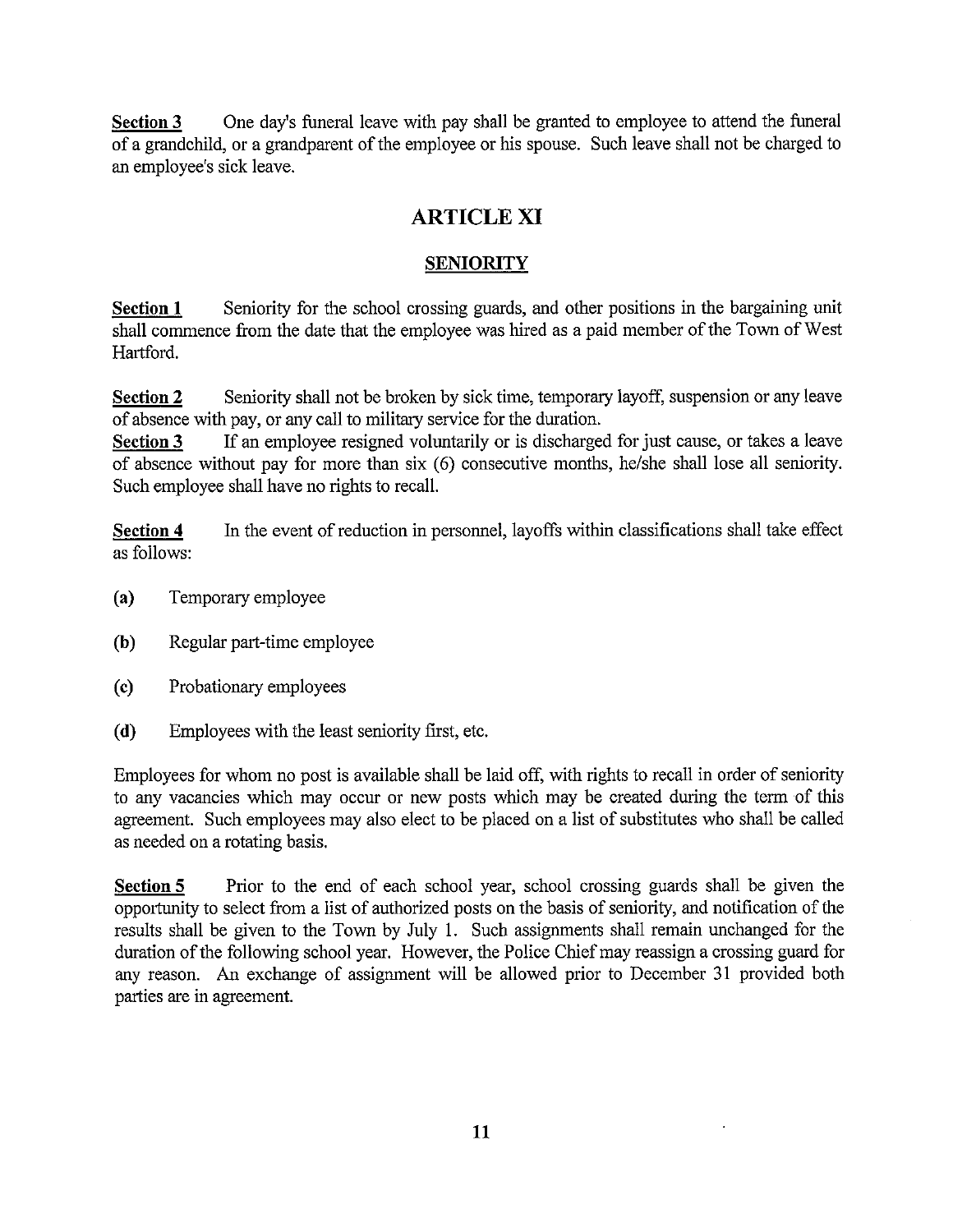Section 6 If a post becomes vacant between post selection dates, the Police Chief or his designated representative shall fill such post until the end of the year selection process as follows:

- A) Crossing guards that would like to be considered for other posts shall inform the Captain. Selection for a vacated post shall be based on seniority.
- B) If <sup>a</sup> regular crossing guard has not indicated interest the Captain shall fill the post from the substitute list.

# ARTICLE XII

#### UNIFORM ALLOWANCE

Section 1 School Crossing Guards will be equipped with reflectorized vests, gloves, and headgear. Existing uniforms shall continue to be worn and will be replaced as necessary. If an employee leaves the Town service for any reasons, uniforms will be returned to the Town.

# ARTICLE XIII

#### GENERAL PROVISIONS

Section 1 During the term of this agreement, the Police Department will furnish the Union with an up-to-date seniority list for the bargaining unit, together with the classification and rates of pay for each employee of such list.

Section 2 Clothing, watches, and eyeglasses damaged or destroyed in the line of duty for members of this bargaining unit shall be replaced (not to exceed one hundred dollars (\$100) per item) by the department.

Section 3 Employees shall be granted leave with pay for jury duty except that their Town salary shall be reduced by that amount for the duration of the leave.

Section 4 Not more that two (2) members of the Association shall be granted leave from duty with pay for any meeting between the Town and the Union for the purpose of meeting and conferring on matters of mutual concern to voluntarily reach an agreement or process grievances, when such meeting takes place at any time during which such members are scheduled to be on duty.

Section 5 If any Article or Section of this Agreement is declared invalid for any reason, such declaration of invalidity shall not affect the other Articles or Sections or portions thereof which shall be valid.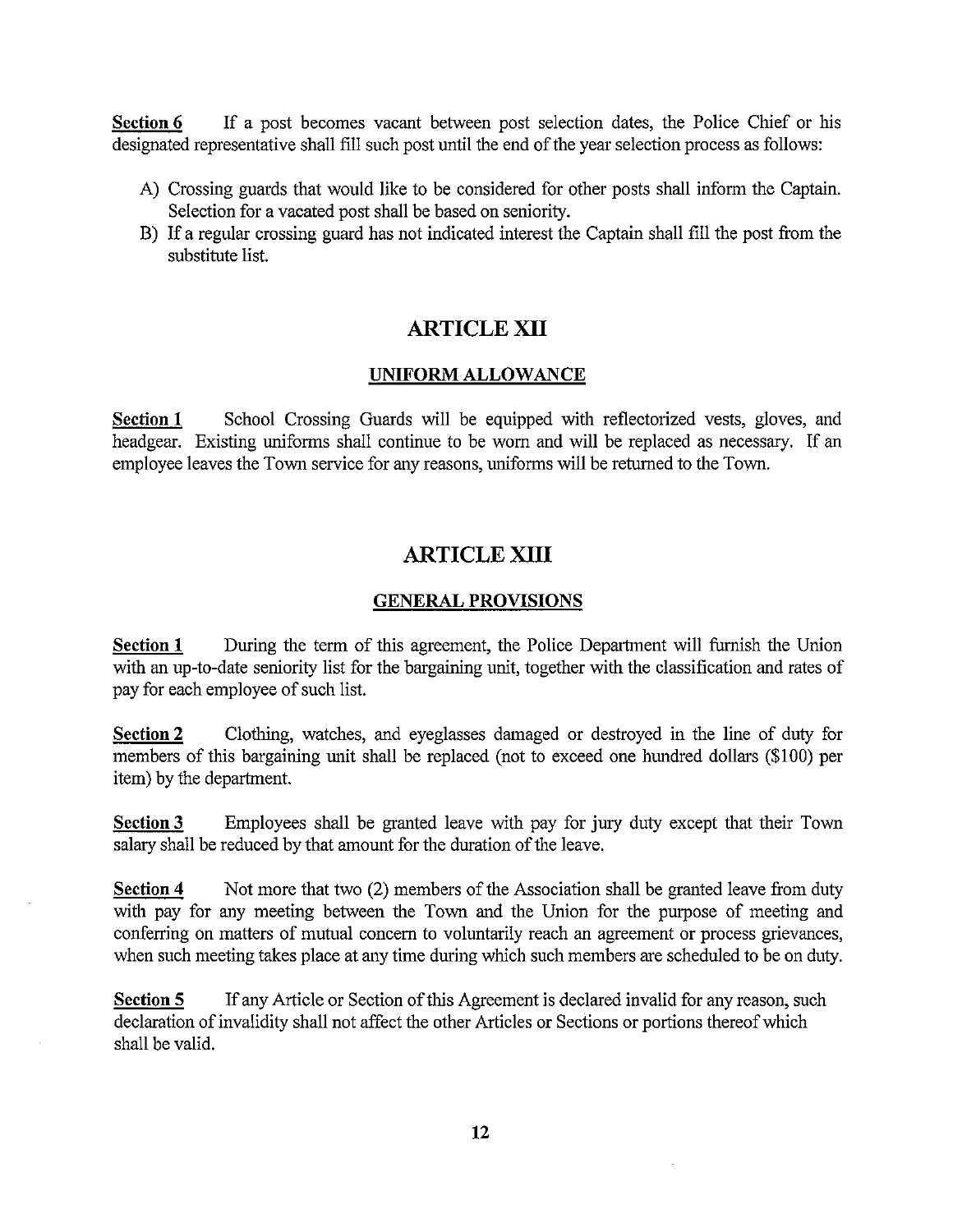Section 6 Both parties agree to continue their policies of not discriminating against any employee on the basis of race, color, religion, national origin, age, sex, marital status, or physical disability.

Section 7 Employees shall be required to participate in the Town of West Hartford's Alternative Social Security program.

# ARTICLE XIV

#### NO STRIKE PROVISION

Section 1 The Association agrees that it will not call or support any strike, work stoppage, work slow down, or any other action against the Town that would impede the proper functioning of the Town government at any time. The Town agrees that it will not lock out any employees at any time.